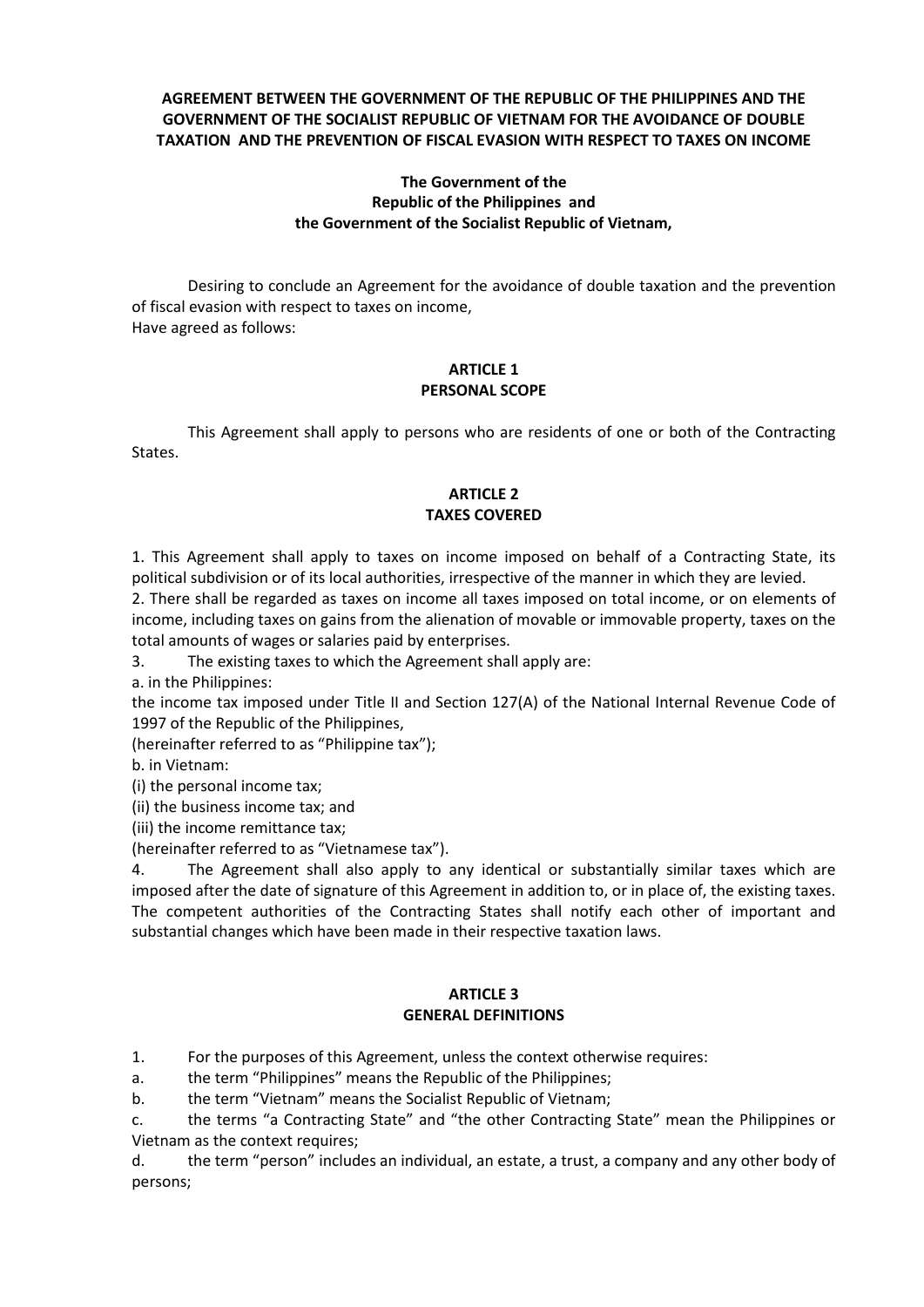e. the term "company" means any body corporate or any entity which is treated as a body corporate for tax purposes;

f. the terms "enterprise of a Contracting State" and "enterprise of the other Contracting State" mean respectively an enterprise carried on by a resident of a Contracting State and an enterprise carried on by a resident of the other Contracting State;

g. the term "nationals" means:

(i) all individuals possessing the nationality of a Contracting State;

(ii) all legal persons, partnerships and associations deriving their status as such from the laws in force in a Contracting State;

h. the term "international traffic" means any transport by a ship or aircraft operated by an enterprise of a Contracting State, except when the ship or aircraft is operated solely between places in the other Contracting State; and

i. the term "competent authority" means:

(i) in the case of the Philippines, the Secretary of Finance or his authorized representative; and (ii) in the case of Vietnam, the Minister of Finance or his authorized representative.

2. As regards the application of the Agreement by a Contracting State any term not defined therein shall, unless the context otherwise requires or the competent authorities agree to a common definition pursuant to the provisions of Article 25 (Mutual Agreement Procedure), have the meaning which it has under the law of that State concerning the taxes to which the Agreement applies.

#### **ARTICLE 4 RESIDENT**

1. For the purposes of this Agreement, the term "resident of a Contracting State" means any person who, under the laws of that State, is liable to tax therein by reason of his domicile, residence, place of management, place of registration or any other criterion of a similar nature. But this term does not include any person who is liable to tax in that State in respect only of income from sources in that State.

2. Where by reason of the provisions of paragraph 1 an individual is a resident of both Contracting States, then his status shall be determined as follows:

a. he shall be deemed to be a resident of the State in which he has a permanent home available to him; if he has a permanent home available to him in both States, he shall be deemed to be a resident of the State with which his personal and economic relations are closer (centre of vital interests);

b. if the State in which he has his centre of vital interests cannot be determined, or if he does not have a permanent home available to him in either State, he shall be deemed to be a resident of the State in which he has an habitual abode;

c. if he has an habitual abode in both States or in neither of them, he shall be deemed to be a resident of the State of which he is a national;

d. if he is a national of both States or of neither of them, the competent authorities of the Contracting States shall settle the question by mutual agreement.

3. Where by reason of the provisions of paragraph 1 a person other than an individual is a resident of both Contracting States, then it shall be deemed to be a resident of the State in which its place of incorporation is situated.

# **ARTICLE 5 PERMANENT ESTABLISHMENT**

1.For the purposes of this Agreement, the term "permanent establishment" means a fixed place of business through which the business of the enterprise is wholly or partly carried on.

- 2. The term "permanent establishment" includes especially:
- a. a place of management;
- b. a branch;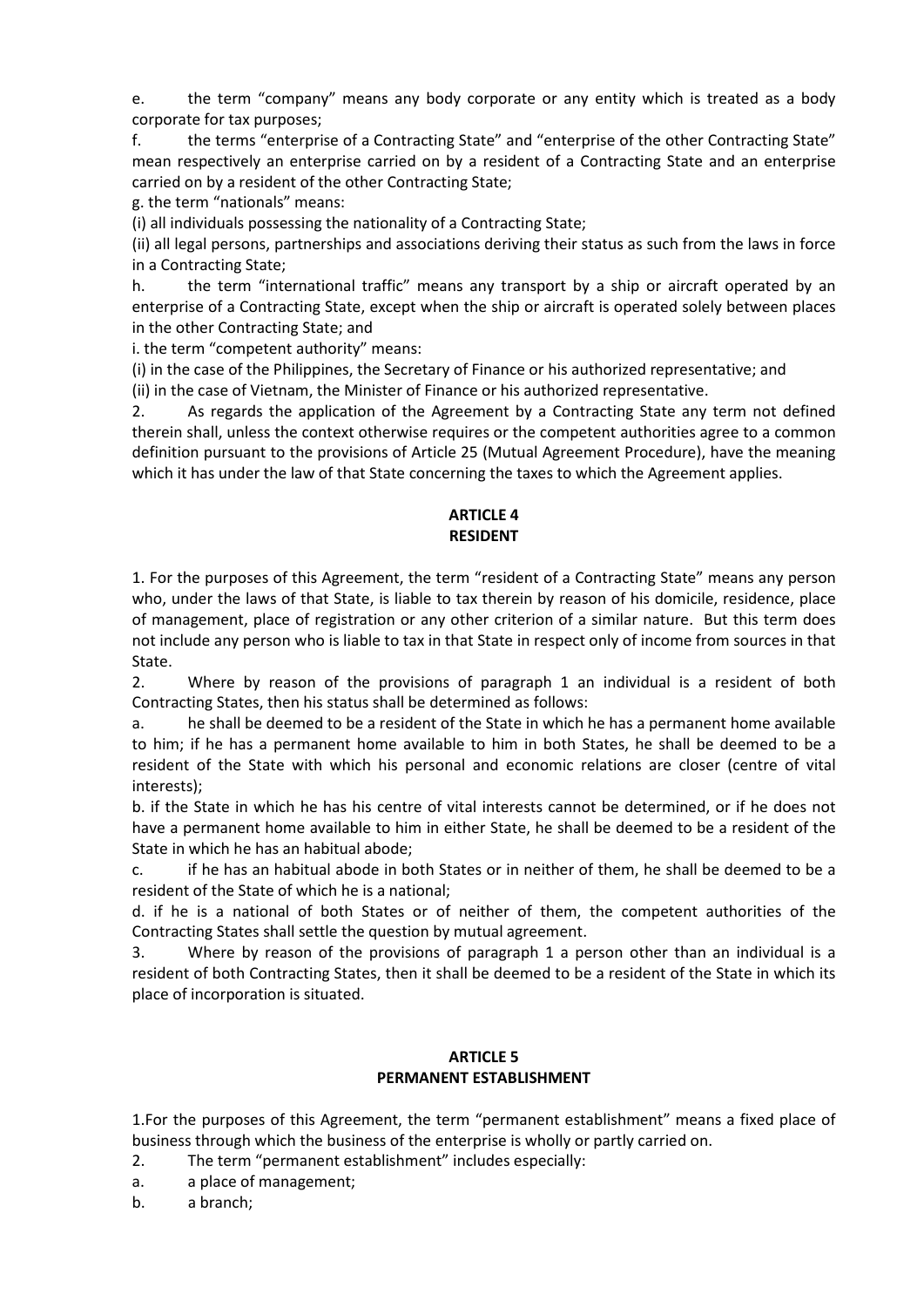c. an office;

d. a factory;

e. a workshop;

f. a mine, an oil or gas well, a quarry or any other place of extraction or exploration of natural resources including any installation structure used or operation of heavy equipment of a permanent nature in connection therein;

g. a commercial warehouse;

h. a building site, construction, assembly or installation project or supervisory activities in connection therewith, but only where such site, project or activities continue for a period of more than three months;

i. the furnishing of services, including consultancy services, by an enterprise through employees or other personnel engaged by the enterprise for such purpose, but only where activities of that nature continue (for the same or a connected project) within the country for a period or periods aggregating more than six months within any 12-month period.

3. Notwithstanding the preceding provisions of this Article, the term "permanent establishment" shall be deemed not to include:

a. the use of facilities solely for the purpose of storage or display of goods or merchandise belonging to the enterprise;

b. the maintenance of a stock of goods or merchandise belonging to the enterprise solely for the purpose of storage or display;

c. the maintenance of a stock of goods or merchandise belonging to the enterprise solely for the purpose of processing by another enterprise;

d. the maintenance of a fixed place of business solely for the purpose of purchasing goods or merchandise or of collecting information for the enterprise;

e. the maintenance of a fixed place of business solely for the purpose of advertising, for the supply of information or for scientific research or for similar activities which have a preparatory or auxiliary character, for the enterprise, except where these activities are undertaken as a part of the business of the enterprise.

4. Notwithstanding the provisions of paragraphs 1 and 2, where a person - other than an agent of an independent status to whom paragraph 6 applies - is acting in a Contracting State on behalf of an enterprise of the other Contracting State, that enterprise shall be deemed to have a permanent establishment in the first-mentioned Contracting State in respect of any activity which that person undertakes for the enterprise, if such a person:

a. has and habitually exercises in that State an authority to conclude contracts in the name of the enterprise, unless the activities of such person are limited to those mentioned in paragraph 3 which, if exercised through a fixed place of business, would not make this fixed place of business a permanent establishment under the provisions of that paragraph; or

b. has no such authority, but habitually maintains in the first-mentioned State a stock of goods or merchandise from which he regularly delivers goods or merchandise on behalf of the enterprise.

5. Notwithstanding the preceding provisions of this Article, an insurance enterprise of a Contracting State shall, except in regard to re-insurance, be deemed to have a permanent establishment in the other Contracting State if it collects premiums in the territory of that other State or insures risks situated therein through a person other than an agent of an independent status to whom paragraph 6 applies.

6. An enterprise shall not be deemed to have a permanent establishment in a Contracting State merely because it carries on business in that State through a broker, general commission agent or any other agent of an independent status, provided that such persons are acting in the ordinary course of their business. However, when the activities of such an agent are devoted wholly or almost wholly on behalf of that enterprise, he will not be considered an agent of an independent status within the meaning of this paragraph.

7. The fact that a company which is a resident of a Contracting State controls or is controlled by a company which is a resident of the other Contracting State, or which carries on business in that other State (whether through a permanent establishment or otherwise), shall not of itself constitute either company a permanent establishment of the other.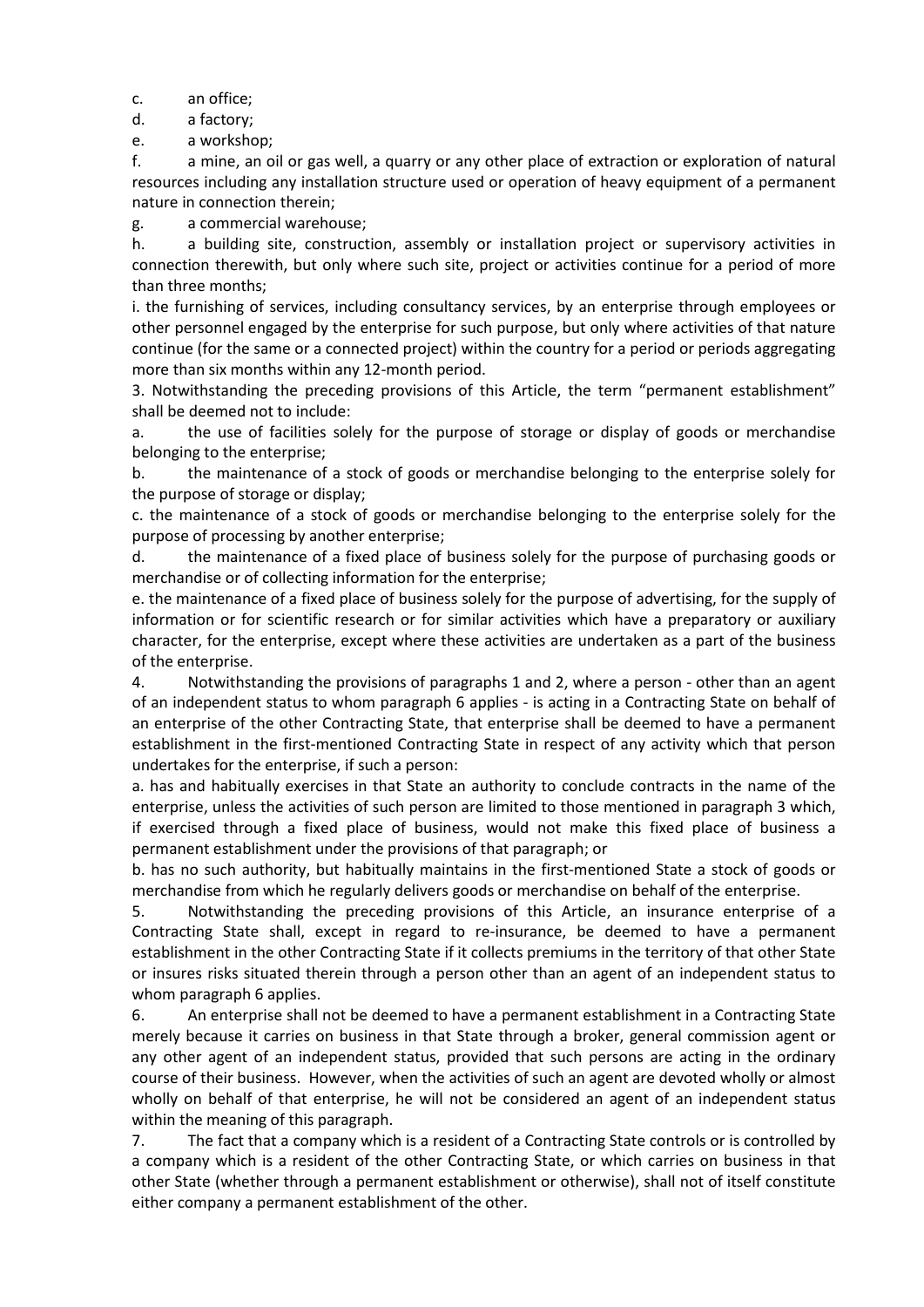### **ARTICLE 6 INCOME FROM IMMOVABLE PROPERTY**

1. Income derived by a resident of a Contracting State from immovable property (including income from agriculture or forestry) situated in the other Contracting State may be taxed in that other State.

2. The term "immovable property" shall have the meaning which it has under the law of the Contracting State in which the property in question is situated. The term shall in any case include property accessory to immovable property, livestock and equipment used in agriculture and forestry, rights to which the provisions of general law respecting landed property apply, usufruct of immovable property and rights to variable or fixed payments as consideration for the working of, or the right to work, mineral deposits, sources and other natural resources; ships, boats and aircraft shall not be regarded as immovable property.

3. The provisions of paragraph 1 shall apply to income derived from the direct use, letting, or use in any other form of immovable property.

4. The provisions of paragraphs 1 and 3 shall also apply to the income from immovable property of an enterprise and to income from immovable property used for the performance of independent personal services.

### **ARTICLE 7 BUSINESS PROFITS**

1. The profits of an enterprise of a Contracting State shall be taxable only in that State unless the enterprise carries on business in the other Contracting State through a permanent establishment situated therein. If the enterprise carries on business as aforesaid, the profits of the enterprise may be taxed in the other State but only so much of them as is attributable to:

a. that permanent establishment;

b. sales in that other State of goods or merchandise of the same or similar kind as those sold through that permanent establishment; or

c. other business activities carried on in that other State of the same or similar kind as those effected through that permanent establishment.

2. Subject to the provisions of paragraph 3, where an enterprise of a Contracting State carries on business in the other Contracting State through a permanent establishment situated therein, there shall in each Contracting State be attributed to that permanent establishment the profits which it might be expected to make if it were a distinct and separate enterprise engaged in the same or similar activities under the same or similar conditions and dealing wholly independently with the enterprise of which it is a permanent establishment.

3. In determining the profits of a permanent establishment, there shall be allowed as deductions expenses which are incurred for the purposes of the business of the permanent establishment, including executive and general administrative expenses so incurred, whether in the State in which the permanent establishment is situated or elsewhere. However, no such deduction shall be allowed in respect of amounts, if any, paid (otherwise than towards reimbursement of actual expenses) by the permanent establishment to the head office of the enterprise or any of its other offices, by way of royalties, fees or other similar payments in return for the use of patents or other rights, or by way of commission, for specific services performed or for management, or, except in the case of a banking enterprise, by way of interest on moneys lent to the permanent establishment. Likewise, no account shall be taken, in the determination of the profits of a permanent establishment, for amounts charged (otherwise than towards reimbursement of actual expenses), by the permanent establishment to the head office of the enterprise or any of its other offices, by way of royalties, fees or other similar payments in return for the use of patents or other rights, or by way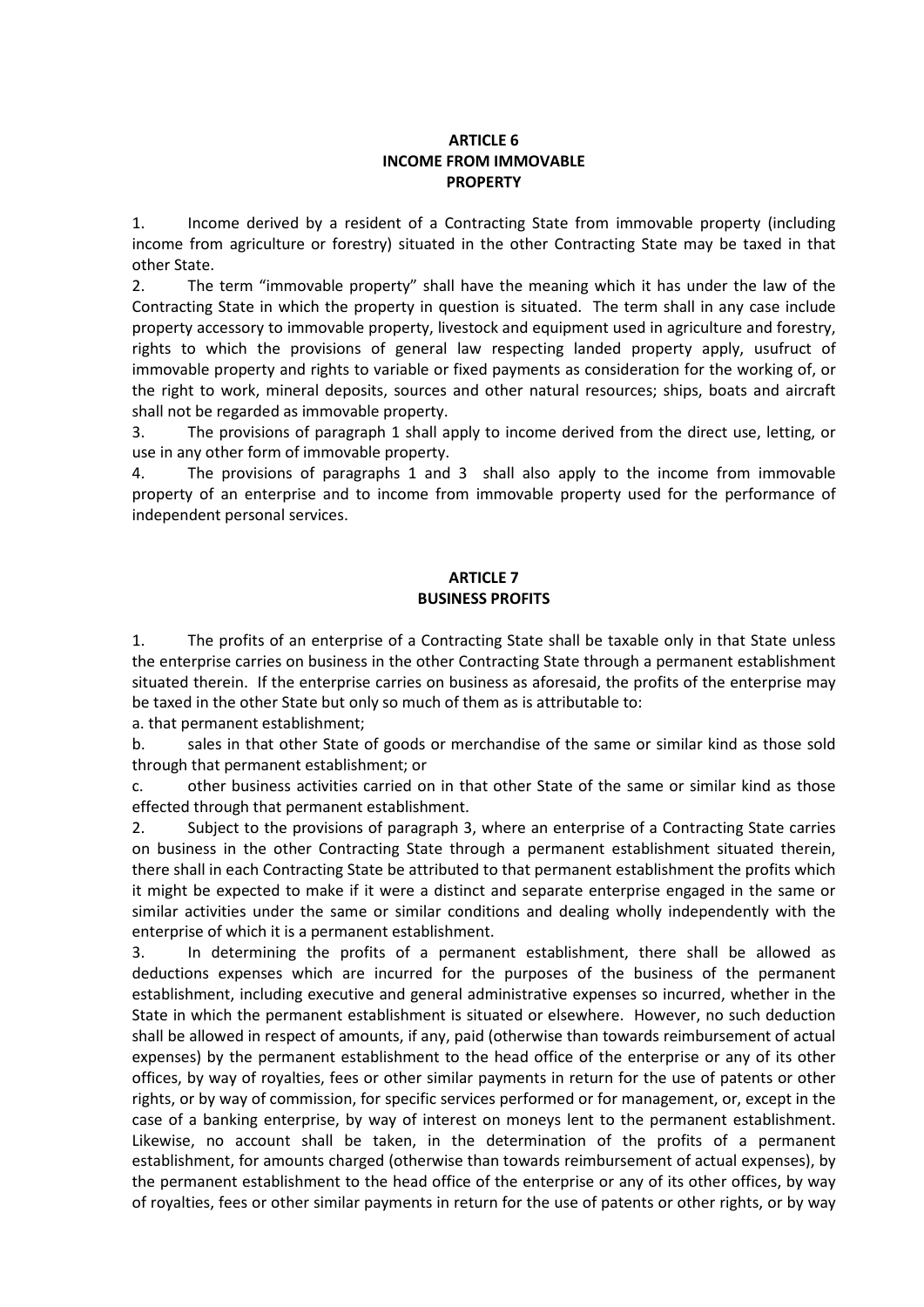of commission for specific services performed or for management, or, except in the case of banking enterprise by way of interest on moneys lent to the head office of the enterprise or any of its other offices.

4. Nothing in this Article shall affect the application of any law of a Contracting State relating to the determination of the tax liability of a person in cases where the information available to the competent authority of that State is inadequate to determine the profits to be attributed to a permanent establishment, provided that law shall be applied, so far as the information available to the competent authority permits, consistently with the principles of this Article.

5. Insofar as it has been customary in a Contracting State to determine the profits to be attributed to a permanent establishment on the basis of an apportionment of the total profits of the enterprise to its various parts, nothing in paragraph 2 shall preclude such Contracting State from determining the profits to be taxed by such an apportionment as may be customary; the method of apportionment adopted shall, however, be such that the result shall be in accordance with the principles contained in this Article.

6. No profits shall be attributed to a permanent establishment by reason of the mere purchase by that permanent establishment of goods or merchandise for the enterprise.

7. For the purposes of the preceding paragraphs, the profits to be attributed to the permanent establishment shall be determined by the same method year by year unless there is good and sufficient reason to the contrary.

8. Where profits include items of income which are dealt with separately in other Articles of this Agreement, then the provisions of those Articles shall not be affected by the provisions of this Article.

### **ARTICLE 8 SHIPPING AND AIR TRANSPORT**

1. Profits derived by an enterprise of a Contracting State from the operation of ships, boats or aircraft in international traffic shall be taxable in that Contracting State.

2. Notwithstanding the provisions of paragraph 1, profits from sources within a Contracting State derived by an enterprise of the other Contracting State from the operation of ships or aircraft in international traffic may be taxed in the first-mentioned State but the tax so charged shall not exceed whichever is lesser of either:

a. 1 per cent of the gross revenues derived from sources in that State; or

b. the lowest rate of Philippine tax that may be imposed on profits of the same kind derived under similar circumstances by a resident of a third State.

3. The provisions of paragraph 1 shall also apply to profits from the participation in a pool, a joint business or an international operating agency.

#### **ARTICLE 9 RELATED ENTERPRISES**

# Where

a. an enterprise of a Contracting State participates directly or indirectly in the management, control or capital of an enterprise of the other Contracting State, or

b. the same persons participate directly or indirectly in the management, control or capital of an enterprise of a Contracting State and an enterprise of the other Contracting State,

and in either case conditions are made or imposed between the two enterprises in their commercial or financial relations which differ from those which would be made between independent enterprises, then any profits which would, but for those conditions, have accrued to one of the enterprises, but, by the reason of those conditions, have not so accrued, may be included in the profits of that enterprise and taxed accordingly.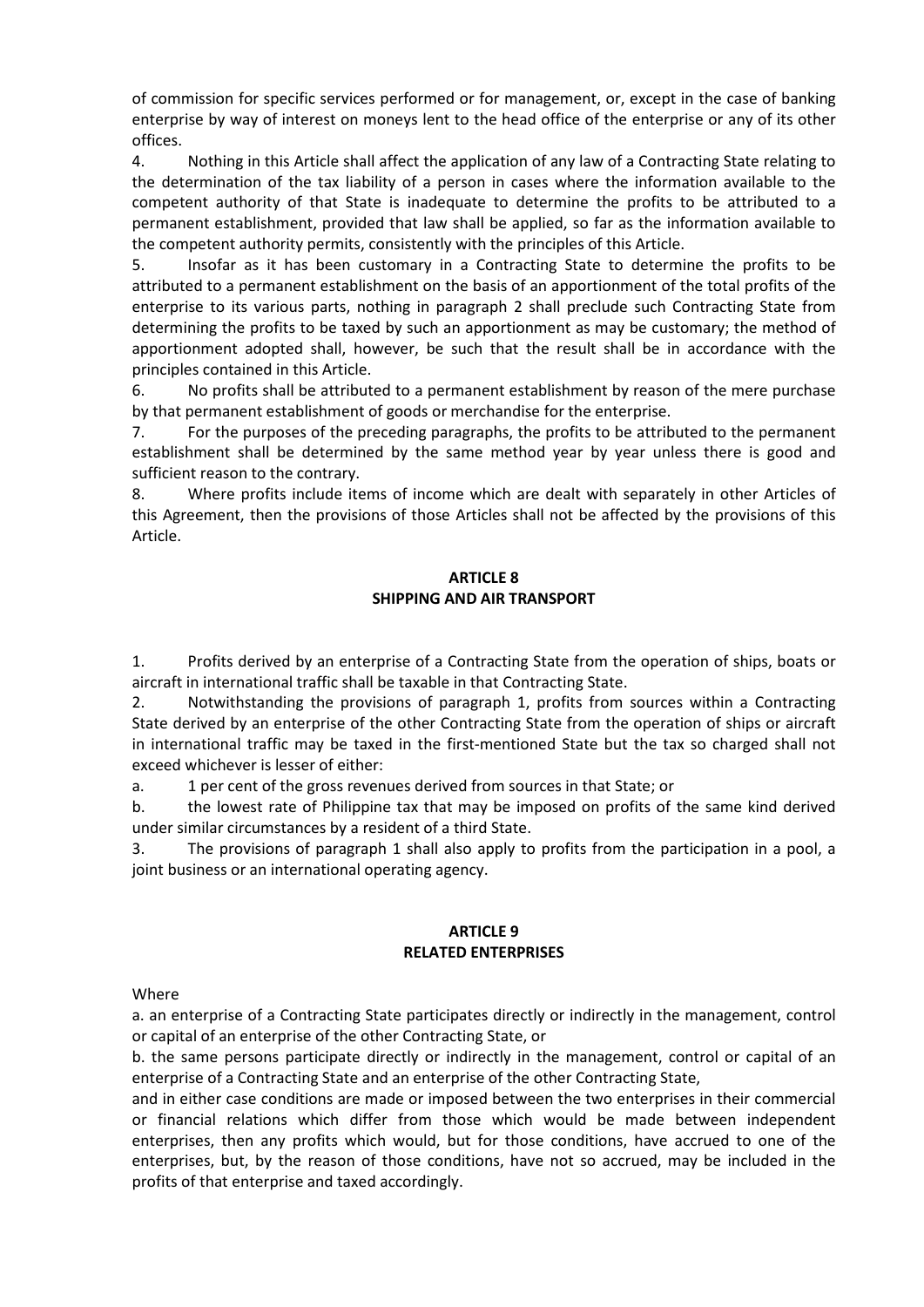#### **ARTICLE 10 DIVIDENDS**

1. Dividends paid by a company which is a resident of a Contracting State to a resident of the other Contracting State may be taxed in that other State.

2. However such dividends may also be taxed in the Contracting State of which the company paying the dividends is a resident and according to the laws of that State, but if the recipient is the beneficial owner of the dividends the tax so charged shall not exceed:

a. 10 per cent of the gross amount of the dividends if the beneficial owner is a company (excluding partnerships) which holds directly at least 25 per cent of the capital of the paying company;

b. 15 per cent of the gross amount of the dividends in all other cases.

The competent authorities of the Contracting States shall by mutual agreement settle the mode of application of this limitation.

This paragraph shall not affect the taxation of the company in respect of the profits out of which the dividends are paid.

3. The term "dividends" as used in this Article means income from shares or other rights not being debt-claims, participating in profits, as well as income from other corporate rights which is subjected to the same taxation treatment as income from shares by the laws of the State of which the company making the distribution is a resident.

4. The provisions of paragraphs 1 and 2 shall not apply if the beneficial owner of the dividends, being a resident of a Contracting State, carries on business in the other Contracting State of which the company paying the dividends is a resident through a permanent establishment situated therein, or performs in that other State independent personal services from a fixed base situated therein, and the holding in respect of which the dividends are paid is effectively connected with such permanent establishment or fixed base. In such case the provisions of Article 7 or Article 14, as the case may be, shall apply.

5. Where a company which is a resident of a Contracting State derives profits or income from the other Contracting State, that other State may not impose any tax on the dividends paid by the company, except insofar as such dividends are paid to a resident of that other Contracting State or insofar as the holding in respect of which the dividends are paid is effectively connected with a permanent establishment or a fixed base situated in that other State, nor subject the company's undistributed profits to a tax on the company's undistributed profits, even if the dividends paid or the undistributed profits consist wholly or partly of profits or income arising in such other State.

6. Nothing in this Article shall prevent either Contracting State from imposing, apart from the corporate income tax, a tax on remittance of profits by a branch to its head office provided that the tax so imposed shall not exceed 10 per cent of the amount remitted.

# **ARTICLE 11 INTEREST**

1. Interest arising in a Contracting State and paid to a resident of the other Contracting State may be taxed in that other State.

2. However, such interest may also be taxed in the Contracting State in which it arises, and according to the laws of that State, but if the recipient is the beneficial owner of the interest the tax so charged shall not exceed 15 per cent of the gross amount of the interest. The competent authorities of the Contracting States shall by mutual agreement settle the mode of application of this limitation.

3. Notwithstanding the provisions of paragraph 2, interest paid by a Contracting State to the government of the other State or political subdivision or local authority thereof shall be taxable only in that other State.

4. The term "interest" as used in this Article means income from debt-claims of every kind, whether or not secured by mortgage, and whether or not carrying a right to participate in the debtor's profits, and in particular, income from government securities and income from bonds or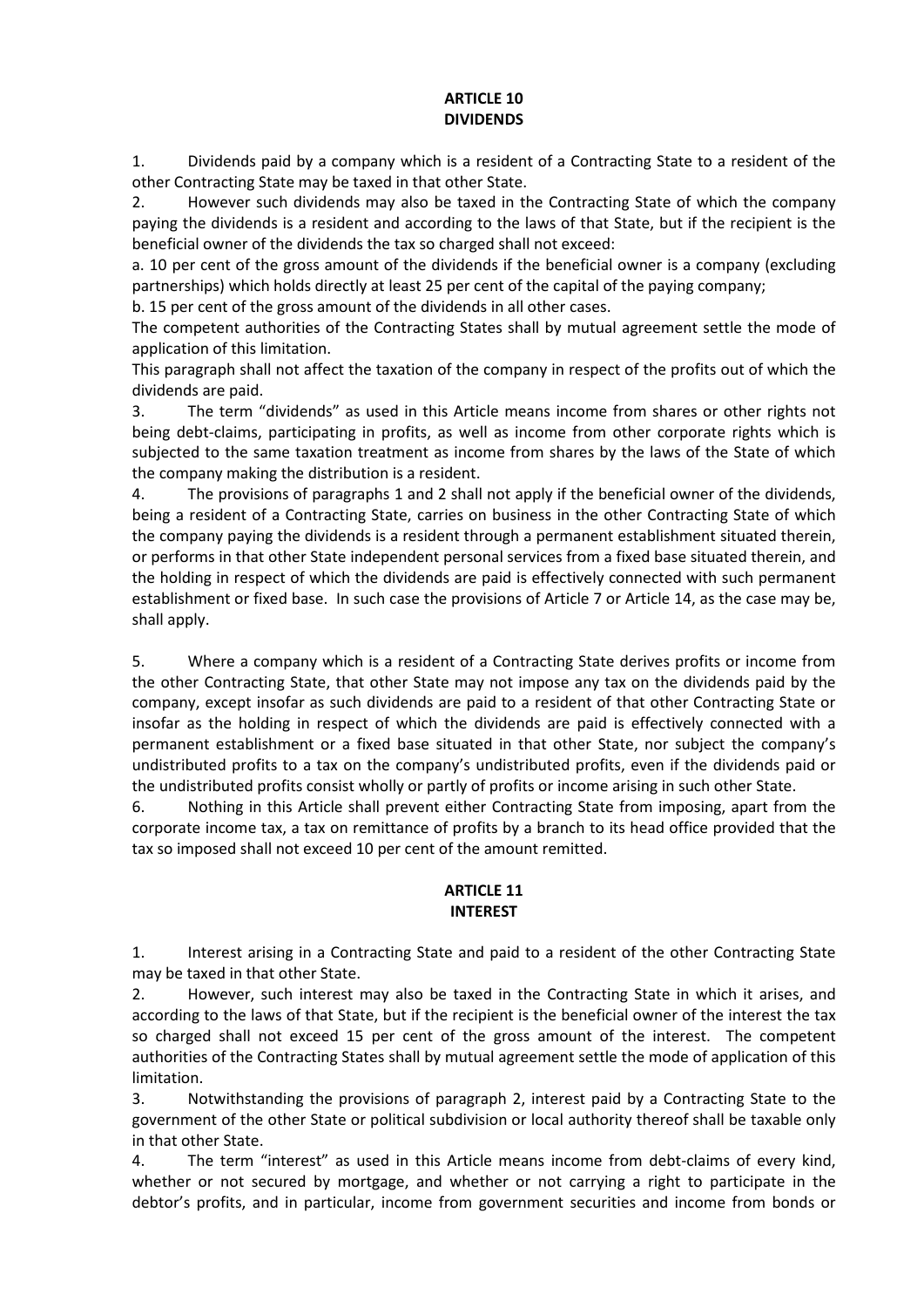debentures, including premiums and prizes attaching to such securities, bonds or debentures as well as income assimilated to income from money lent by the taxation laws of the State in which the income arises. Penalty charges for late payment shall not be regarded as interest for the purpose of this Article.

5. The provisions of paragraphs 1, 2 and 3 shall not apply if the beneficial owner of the interest, being a resident of a Contracting State, carries on business in the other Contracting State in which the interest arises, through a permanent establishment situated therein, or performs in that other State independent personal services from a fixed base situated therein and the debt-claim in respect of which the interest is paid is effectively connected with (a) such permanent establishment or fixed base, or with (b) business activities referred to under (c) of paragraph 1 of Article 7. In such case the provisions of Article 7 or Article 14, as the case may be, shall apply.

6. Interest shall be deemed to arise in a Contracting State when the payer is that State itself, a political subdivision, a local authority or a resident of that State. Where, however, the person paying the interest, whether he is a resident of a Contracting State or not, has in a Contracting State a permanent establishment or a fixed base in connection with which the indebtedness on which the interest is paid was incurred, and such interest is borne by such permanent establishment or fixed base, then such interest shall be deemed to arise in the State in which the permanent establishment or fixed base is situated.

7. Where, by reason of a special relationship between the payer and the beneficial owner or between both of them and some other person, the amount of the interest, having regard to the debt-claim for which it is paid, exceeds the amount which would have been agreed upon by the payer and the beneficial owner in the absence of such relationship, the provisions of this Article shall apply only to the last-mentioned amount. In such case, the excess part of the payments shall remain taxable according to the laws of each Contracting State, due regard being had to the other provisions of this Agreement.

### **ARTICLE 12 ROYALTIES**

1. Royalties arising in a Contracting State and paid to a resident of the other Contracting State may be taxed in that other Contracting State.

2. However, such royalties may also be taxed in the Contracting State in which they arise, and according to the laws of that State, but if the recipient is the beneficial owner of the royalties, the tax so charged shall not exceed 15 per cent of the gross amount of such royalties. The competent authorities of the Contracting States shall by mutual agreement settle the mode of application of this limitation.

3. The term "royalties" as used in this Article means payments of any kind received as a consideration for the use of, or the right to use, any copyright of literary, artistic or scientific work including cinematograph films, or films or tapes used for radio or television broadcasting, any patent, trade mark, design or model, plan, secret formula or process, or for the use of, or the right to use, industrial, commercial or scientific equipment or for information concerning industrial, commercial or scientific experience.

4. The provisions of paragraphs 1 and 2 shall not apply if the beneficial owner of the royalties, being a resident of a Contracting State, carries on business in the other Contracting State in which the royalties arise, through a permanent establishment situated therein, or performs in that other State independent personal services from a fixed base situated therein, and the right or property in respect of which the royalties are paid is effectively connected with (a) such permanent establishment or fixed base or with (b) business activities referred to under (c) of paragraph 1 of Article 7. In such case the provisions of Article 7 or Article 14, as the case may be, shall apply.

5. Royalties shall be deemed to arise in a Contracting State when the payer is that State itself, a political subdivision, or a local authority or a resident of that State. Where, however, the person paying the royalties, whether he is a resident of a Contracting State or not, has in a Contracting State a permanent establishment or fixed base in connection with which the liability to pay the royalties was incurred, and such royalties are borne by such permanent establishment or fixed base, then such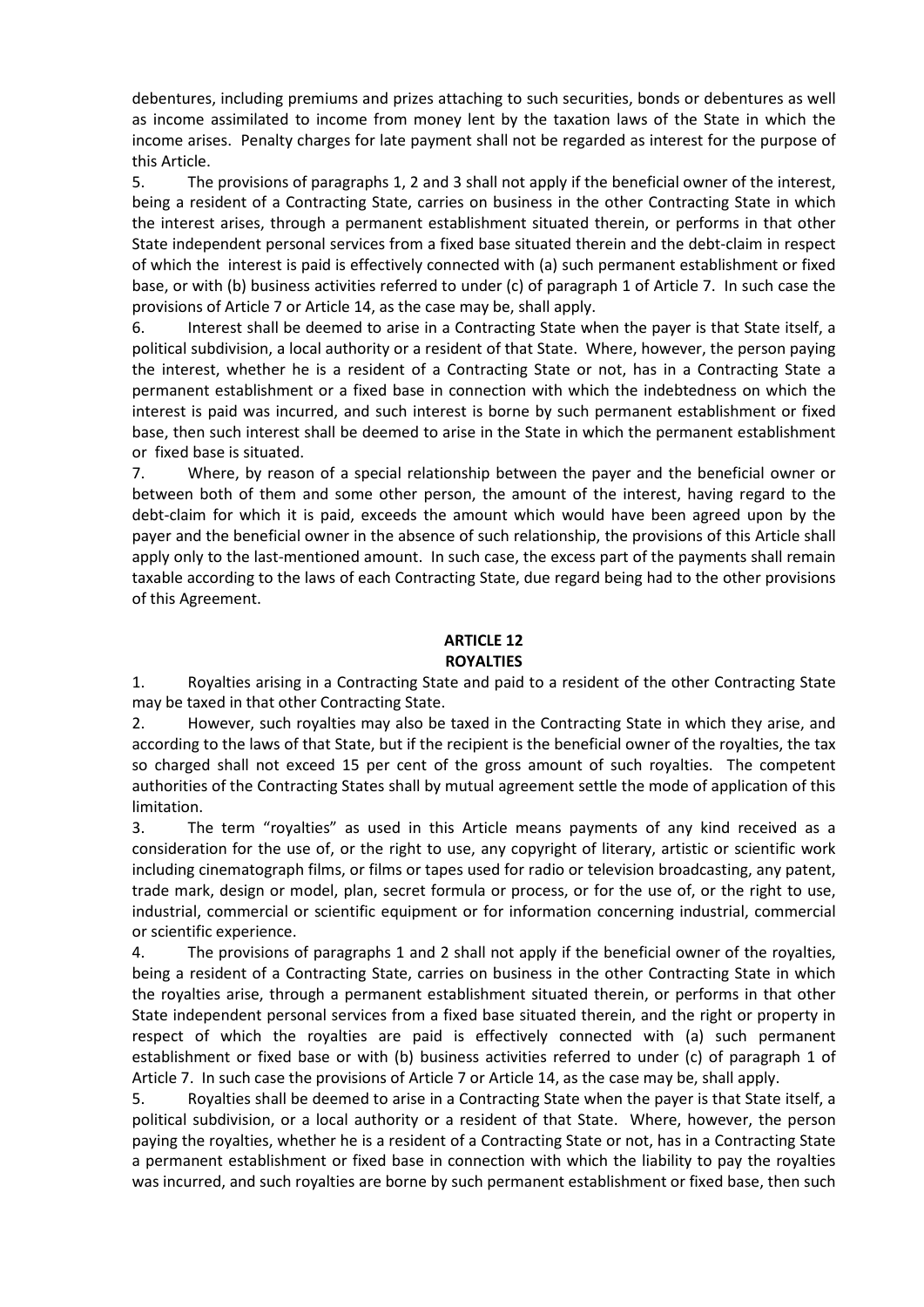royalties shall be deemed to arise in the State in which the permanent establishment or fixed base is situated.

6. Where, by reason of a special relationship between the payer and the beneficial owner or between both of them and some other person, the amount of the royalties, having regard to the use, right or information for which they are paid, exceeds the amount which would have been agreed upon by the payer and the beneficial owner in the absence of such relationship, the provisions of this Article shall apply only to the last-mentioned amount. In such case, the excess part of the payments shall remain taxable according to the laws of each Contracting State, due regard being had to the other provisions of this Agreement.

### **ARTICLE 13 GAINS FROM THE ALIENATION OF PROPERTY**

1. Gains from the alienation of immovable property, as defined in Article 6, may be taxed in the Contracting State in which such property is situated.

2. Gains from the alienation of movable property forming part of the business property of a permanent establishment which an enterprise of a Contracting State has in the other Contracting State or of movable property pertaining to a fixed base available to a resident of a Contracting State in the other Contracting State for the purpose of performing independent personal services, including such gains from the alienation of such a permanent establishment (alone or with the whole enterprise) or of such fixed base, may be taxed in that other State.

3. Gains from the alienation of ships, boats or aircraft operated by an enterprise of a Contracting State in international traffic or movable property pertaining to the operation of such ships, boats or aircraft, shall be taxable only in that Contracting State.

4. Gains from the alienation of shares of a company, and interest in a partnership or trust may be taxed in the Contracting State of which such company, partnership or trust is a resident.

5. Gains from the alienation of any property other than that referred to in paragraphs 1, 2, 3, and 4 shall be taxable only in the Contracting State of which the alienator is a resident.

#### **ARTICLE 14 INDEPENDENT PERSONAL**

Services

1. Income derived by a resident of a Contracting State in respect of professional services or other activities of an independent character shall be taxable only in that State except in the following circumstances, when such income may also be taxed in the other Contracting State:

a. If he has a fixed base regularly available to him in the other Contracting State for the purpose of performing his activities; in that case, only so much of the income as is attributable to that fixed base may be taxed in that other Contracting State; or

b. If his stay in the other Contracting State is for a period or periods amounting to or exceeding in the aggregate 183 days in the fiscal year concerned; in that case, only so much of the income as is derived from his activities performed in that other State may be taxed in that State.

2. The term "professional services" includes especially independent scientific, literary, artistic, educational or teaching activities as well as the independent activities of physicians, lawyers, engineers, architects, dentists and accountants.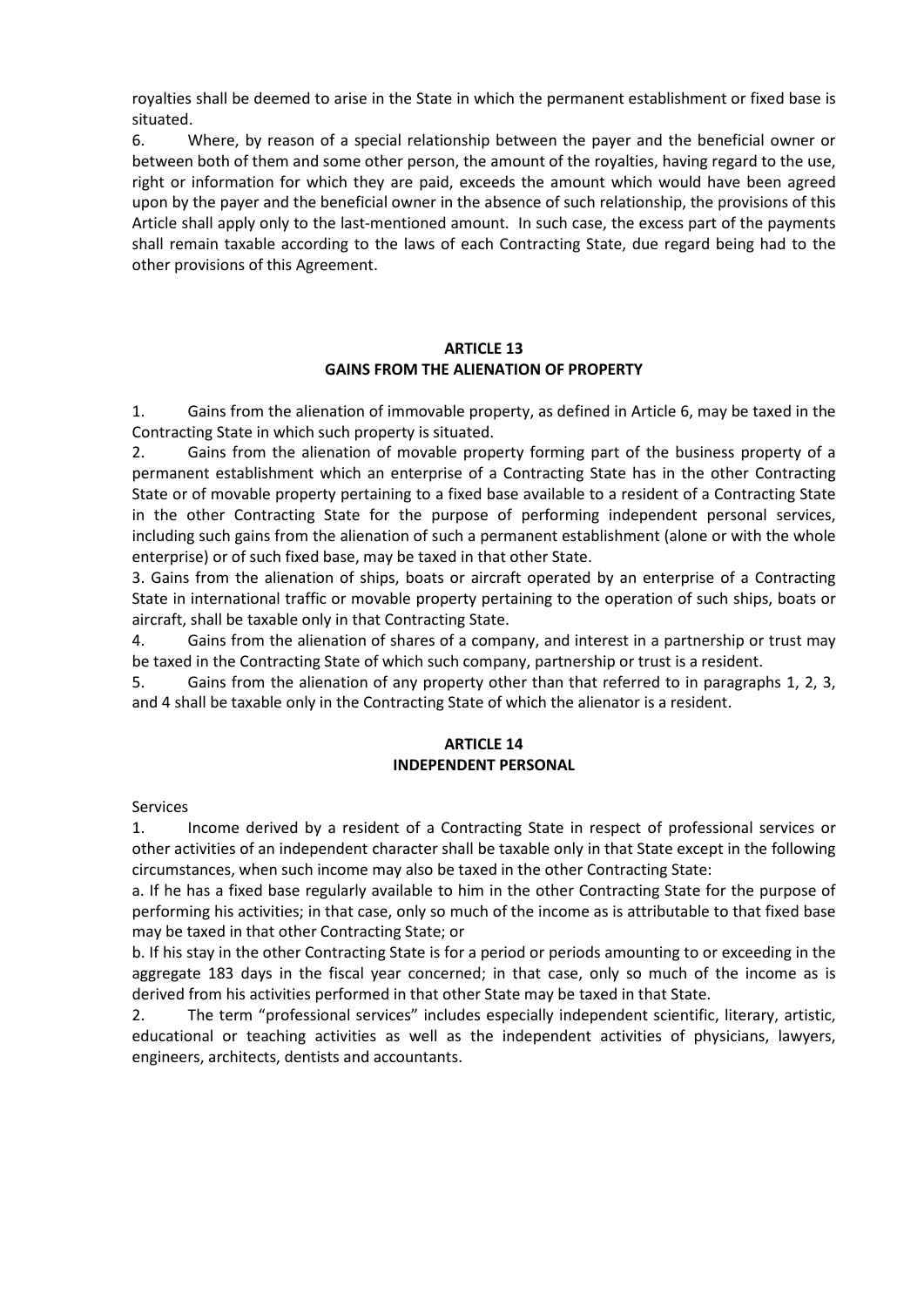#### **ARTICLE 15 DEPENDENT PERSONAL SERVICES**

1. Subject to the provisions of Articles 16, 18, 19, 20 and 21, salaries, wages and other similar remuneration derived by a resident of a Contracting State in respect of an employment shall be taxable only in that State unless the employment is exercised in the other Contracting State. If the employment is so exercised, such remuneration as is derived therefrom may be taxed in that other State.

2. Notwithstanding the provisions of paragraph 1, remuneration derived by a resident of a Contracting State in respect of an employment exercised in the other Contracting State shall be taxable only in the first-mentioned State if:

a. the recipient is present in the other State for a period or periods not exceeding in the aggregate 183 days in the fiscal year concerned, and

b. the remuneration is paid by, or on behalf of, an employer who is not a resident of the other State, and

c. the remuneration is not borne by a permanent establishment or a fixed base which the employer has in the other State.

3. Notwithstanding the preceding provisions of this Article, remuneration derived in respect of an employment exercised aboard a ship or aircraft operated in international traffic by an enterprise of a Contracting State shall be taxable only in that State.

### **ARTICLE 16 DIRECTORS' FEES**

Directors' fees and other similar payments derived by a resident of a Contracting State in his capacity as a member of the board of directors of a company which is a resident of the other Contracting State may be taxed in that other State.

#### **ARTICLE 17 ENTERTAINERS AND ATHLETES**

1. Notwithstanding the provisions of Articles 14 and 15, income derived by a resident of a Contracting State as an entertainer, such as a theater, motion picture, radio or television artiste, or a musician, or as an athlete, from his personal activities as such exercised in the other Contracting State, may be taxed in that other State.

2. Where income in respect of personal activities exercised by an entertainer or an athlete in his capacity as such accrues not to the entertainer or athlete himself but to another person, that income may, notwithstanding the provisions of Articles 7, 14 and 15, be taxed in the Contracting State in which the activities of the entertainer or athlete are exercised.

3. Notwithstanding the provisions of paragraphs 1 and 2 of this Article, income derived in respect of the activities referred to in paragraph 1 of this Article within the framework of cultural or sports exchange programme agreed to by both Contracting States, substantially supported by public funds and/or officially recognized and endorsed by a Contracting State, shall be exempt from taxation in the Contracting State in which these activities are exercised.

# **ARTICLE 18 PENSIONS AND SOCIAL SECURITY PAYMENTS**

1. Subject to the provisions of paragraph 2 of Article 19, pensions and other similar remuneration paid to a resident of a Contracting State in consideration of past employment shall be taxable only in that State.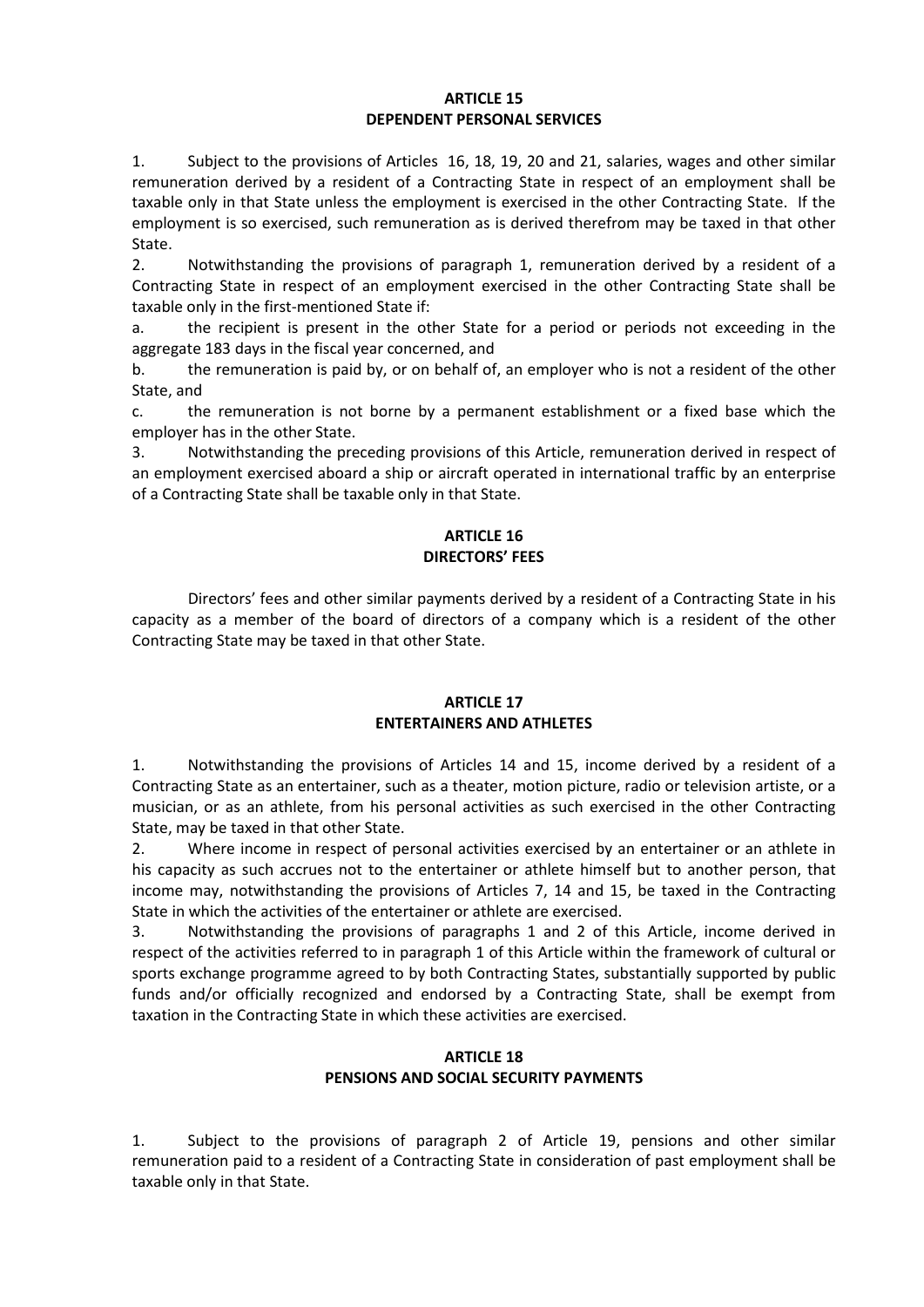2. Notwithstanding the provisions of paragraph 1, pensions and social security payments paid by an instrumentality of a Contracting State shall be taxable only in that State.

# **ARTICLE 19 GOVERNMENT SERVICE**

1. a. Remuneration, other than a pension, paid by a Contracting State or a political subdivision or a local authority thereof to an individual in respect of services rendered to that State or subdivision or authority shall be taxable only in that State.

b. However, such remuneration shall be taxable only in the other Contracting State if the services are rendered in that State and the individual is a resident of that State who:

(i) is a national of that State; or

(ii) did not become a resident of that State solely for the purpose of rendering the services.

2. a. Any pension paid by, or out of funds created by, a Contracting State or a political subdivision or a local authority thereof to an individual in respect of services rendered to that State or subdivision or authority shall be taxable only in that State.

b. However, such pension shall be ta able only in the other Contracting State if the individual is a resident of, and a national of, that other State.

3. The provisions of Articles 15, 16 and 18 shall apply to remuneration and pensions in respect of services rendered in connection with a business carried on by a Contracting State or a political subdivision or a local authority thereof.

# **ARTICLE 20 STUDENTS AND APPRENTICES**

1. Payments which a student or business apprentice who is or was immediately before visiting a Contracting State a resident of the other Contracting State and who is present in the first-mentioned State solely for the purpose of his education or training receives for the purpose of his maintenance, education or training shall not be taxed in that State, provided that such payments arise from sources outside that State.

2. Notwithstanding the provisions of Articles 15 and 16, remuneration for services rendered by a student or a business apprentice in a Contracting State for an aggregate period of not more than two years from the date of his first arrival in that Contracting State, shall not be taxed in that State, provided that such services are in connection with his studies or training.

# **ARTICLE 21 TEACHERS, PROFESSORS AND RESEARCHERS**

1. An individual who is, or immediately before visiting a Contracting State was, a resident of a Contracting State and is present in the first-mentioned Contracting State for the primary purpose of teaching, giving lectures or conducting research at a university, college, school or educational institution or scientific research institution accredited by the Government of the first-mentioned Contracting State shall be exempt from tax in the first-mentioned Contracting State, for a period of two years from the date of his first arrival in the first-mentioned Contracting State, in respect of remuneration for such teaching, lectures or research.

2. This Article shall only apply to income from research if such research is undertaken by an individual for the public interest and not primarily for the benefit of some other private person or persons.

3. For the purposes of paragraph 1 of this Article, the term "remuneration" shall include remittance from sources outside the other State sent to enable the teacher, professor or researcher to carry out the purposes referred to in paragraph 1.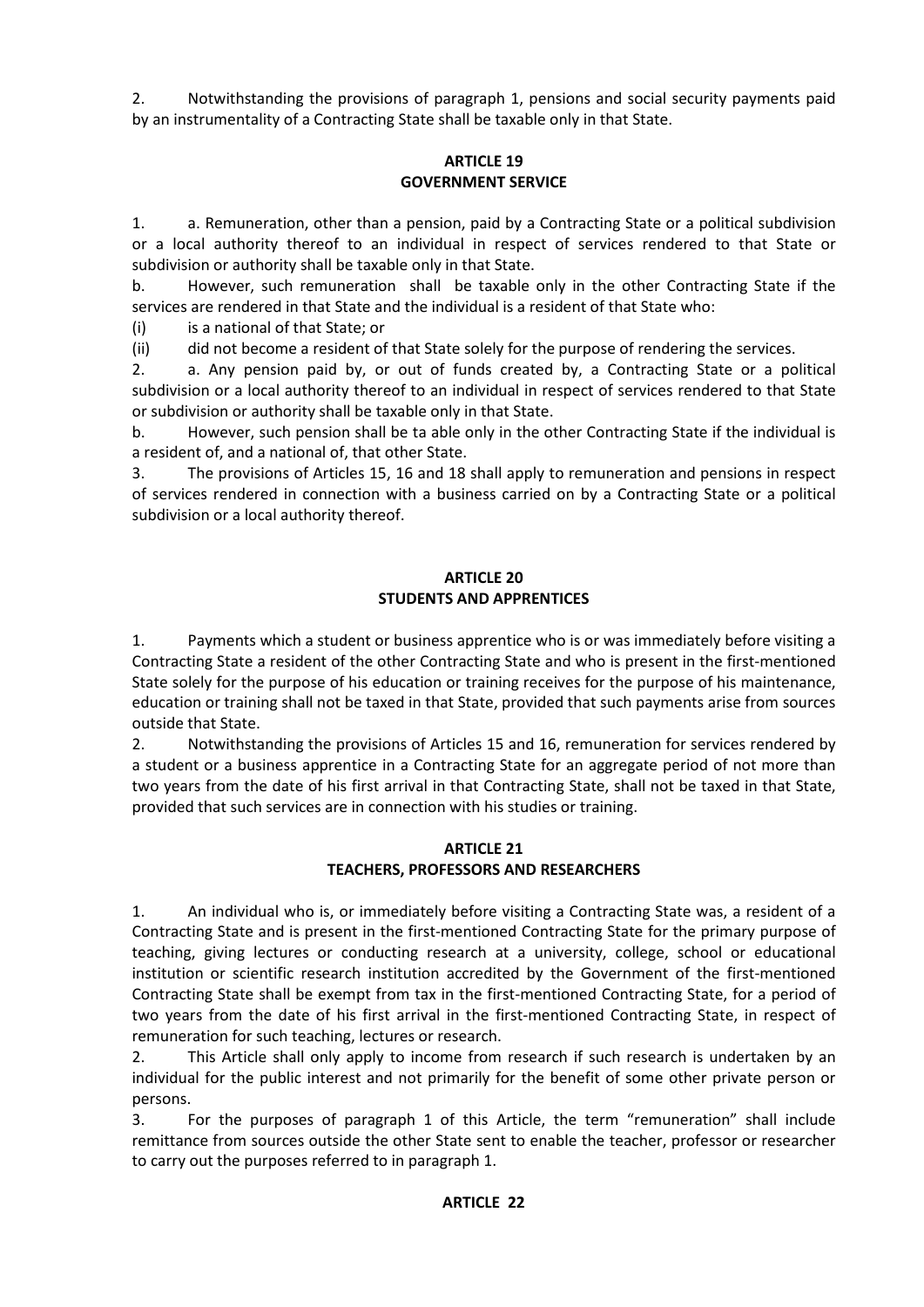#### **OTHER INCOME**

1. Items of income of a resident of a Contracting State, wherever arising, not dealt with in the foregoing Articles of this Agreement shall be taxable only in that State.

2. The provisions of paragraph 1 shall not apply to the income, other than income from immovable property as defined in paragraph 2 of Article 6, if the recipient of such income, being a resident of a Contracting State, carries on business in the other Contracting State through a permanent establishment situated therein, or performs in that other State independent personal services from a fixed base situated therein, and the right or property in respect of which the income is paid is effectively connected with such permanent establishment or fixed base. In such case the provisions of Article 7 or Article 14, as the case may be, shall apply.

3. Notwithstanding the provisions of paragraphs 1 and 2, items of income of a resident of a Contracting State not dealt with in the foregoing Articles of this Agreement and arising in the other Contracting State may also be taxed in that other State.

# **ARTICLE 23 METHODS FOR ELIMINATION OF DOUBLE TAXATION**

1. In the Philippines in accordance with the provisions and subject to the limitations of the laws of the Philippines, as may be amended from time to time without changing the general principles hereof, double taxation shall be avoided in the following manner:

In accordance with the principles of this Agreement, taxes paid or accrued under the laws of the Socialist Republic of Vietnam, whether directly or by deduction, in respect of income from sources within Vietnam shall be allowed as a credit against Philippine tax subject to the following limitations:

a. the amount of credit in respect to the tax paid or accrued to Vietnam shall not exceed the same proportion of taxes covered by the Agreement against which such credit is taken, which the taxpayer's taxable income from sources within Vietnam bears to his entire taxable income for the same taxable year; and

b. the total amount of the credit shall not exceed the same proportion of the taxes covered by the Agreement against which such credit is taken, which the taxpayer's taxable income from sources without the Philippines bears to his entire taxable income for the same taxable year.

In the case of a Philippine corporation owning directly or indirectly more than 50 per cent of the voting stock of a Vietnamese company from which it receives dividends in any taxable year, the Philippines shall also allow credit for the appropriate amount of taxes paid or accrued to Vietnam by a Vietnamese company paying such dividends with respect to such profits out of which such dividends are paid. The deduction shall not, however, exceed that part of the Philippine income tax, as computed before the deduction is given, which is appropriate to the income which may be taxed in Vietnam.

2. In Vietnam, double taxation shall be eliminated as follows:

Where a resident of Vietnam derived income, profits or gains which under the law of the Philippines and in accordance with this Agreement may be taxed in the Philippines, Vietnam shall allow as a credit against its tax on the income, profits or gains an amount equal to the tax paid in the Philippines. The amount of credit, however, shall not exceed the amount of the Vietnamese tax on that income, profits or gains computed in accordance with the taxation laws and regulations of Vietnam.

3. For purposes of the preceding paragraphs, taxes paid in the other Contracting State shall be deemed to include the amount of tax paid in that other State which would have been paid if such tax had not been exempted or reduced in accordance with this Agreement and/or the special incentive laws designed to promote economic development therein, effective on the date of signature of this Agreement, or which may be introduced in the future in its taxation laws in modification of, or in addition to, the existing laws.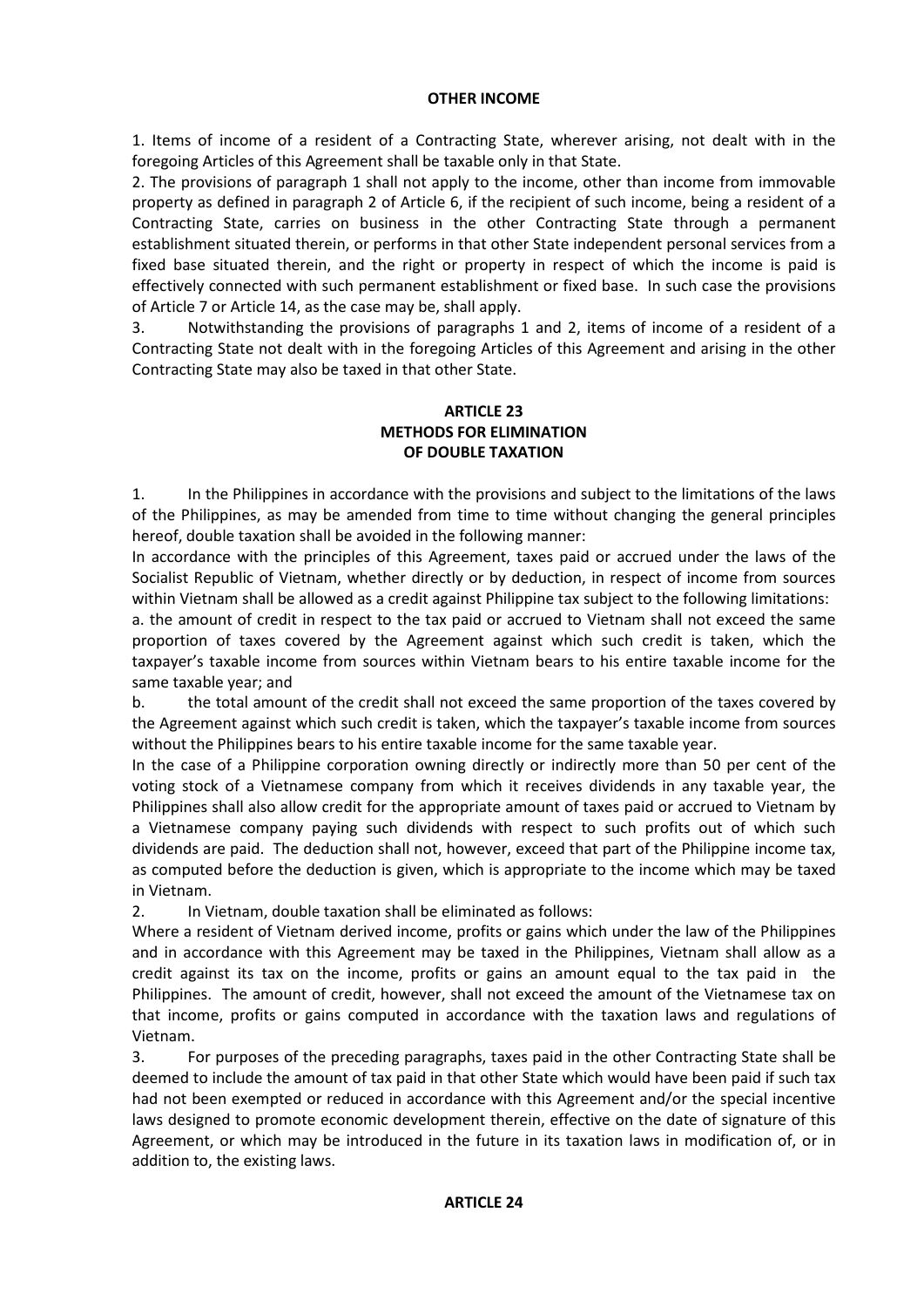#### **NON-DISCRIMINATION**

1. Nationals of a Contracting State shall not be subjected in the other Contracting State to any taxation or any requirement connected therewith which is other or more burdensome than the taxation and connected requirements to which nationals of that other State in the same circumstances are or may be subjected.

2. The taxation on a permanent establishment which an enterprise of a Contracting State has in the other Contracting State shall not be less favourably levied in that other State than the taxation levied on enterprises of that other State carrying on the same activities. This provision shall not be construed as obliging a Contracting State to grant to residents of the other Contracting State any personal allowances, reliefs and reductions for taxation purposes on account of civil status or family responsibilities which it grants to its own residents.

3. Enterprises of a Contracting State, the capital of which is wholly or partly owned or controlled, directly or indirectly by one or more residents of the other Contracting State, shall not be subjected in the first-mentioned State to any taxation or any requirement connected therewith which is other or more burdensome than the taxation and connected requirements to which other similar enterprises of the first-mentioned State are or may be subjected.

4. Except where the provisions of paragraph 1 of Article 9, paragraph 7 of Article 11, paragraph 6 of Article 12 apply, interest, royalties, and other disbursements paid by an enterprise of a Contracting State to a resident of the other Contracting State, shall, for the purpose of determining the taxable profits of such enterprise, be deductible under the same conditions as if they had been paid to a resident of the first-mentioned State.

5. The provisions of paragraphs 2 and 3 of this Article shall not apply to the Vietnamese income remittance tax which, in any case shall not exceed ten per cent of the gross amount of the income remitted, and the Vietnamese taxation in respect of agricultural production activities.

6. Notwithstanding the provisions of this Article, for so long as either Contracting State continues to grant to investors licenses under the Law on Foreign Investment in that State, which specify the taxation to which the investor shall be subjected, the imposition of such taxation shall not be regarded as breaching the terms of paragraphs 2 and 3 of this Article.

7. The provisions of this Article shall apply only to the taxes which are the subject of this Agreement.

# **ARTICLE 25 MUTUAL AGREEMENT PROCEDURE**

1. Where a person who is a resident of a Contracting State considers that the actions of the competent authority of one or both of the Contracting States result or will result for him in taxation not in accordance with the provisions of this Agreement, he may, irrespective of the remedies provided by the domestic law of those States, present his case to the competent authority of the Contracting State of which that person is a resident or if his case comes under paragraph 1 of Article 24 to that Contracting State of which he is a national. The case must be presented within two years from the first notification of the action resulting in taxation not in accordance with the provisions of the Agreement.

2. The competent authority shall endeavour, if the objection appears to it to be justified and if it is not itself able to arrive at a satisfactory solution, to resolve the case by mutual agreement with the competent authority of the other Contracting State, with a view to the avoidance of taxation which is not in accordance with this Agreement. Any agreement reached shall be implemented notwithstanding any time limits in the domestic law of the Contracting States.

3. A Contracting State shall not, after three years from the end of the taxable period in which the income concerned has accrued, increase the tax base of a resident of either of the Contracting States by including therein items of income which have also been charged to tax in the other Contracting State. This paragraph shall not apply in the case of fraud, willful default or neglect.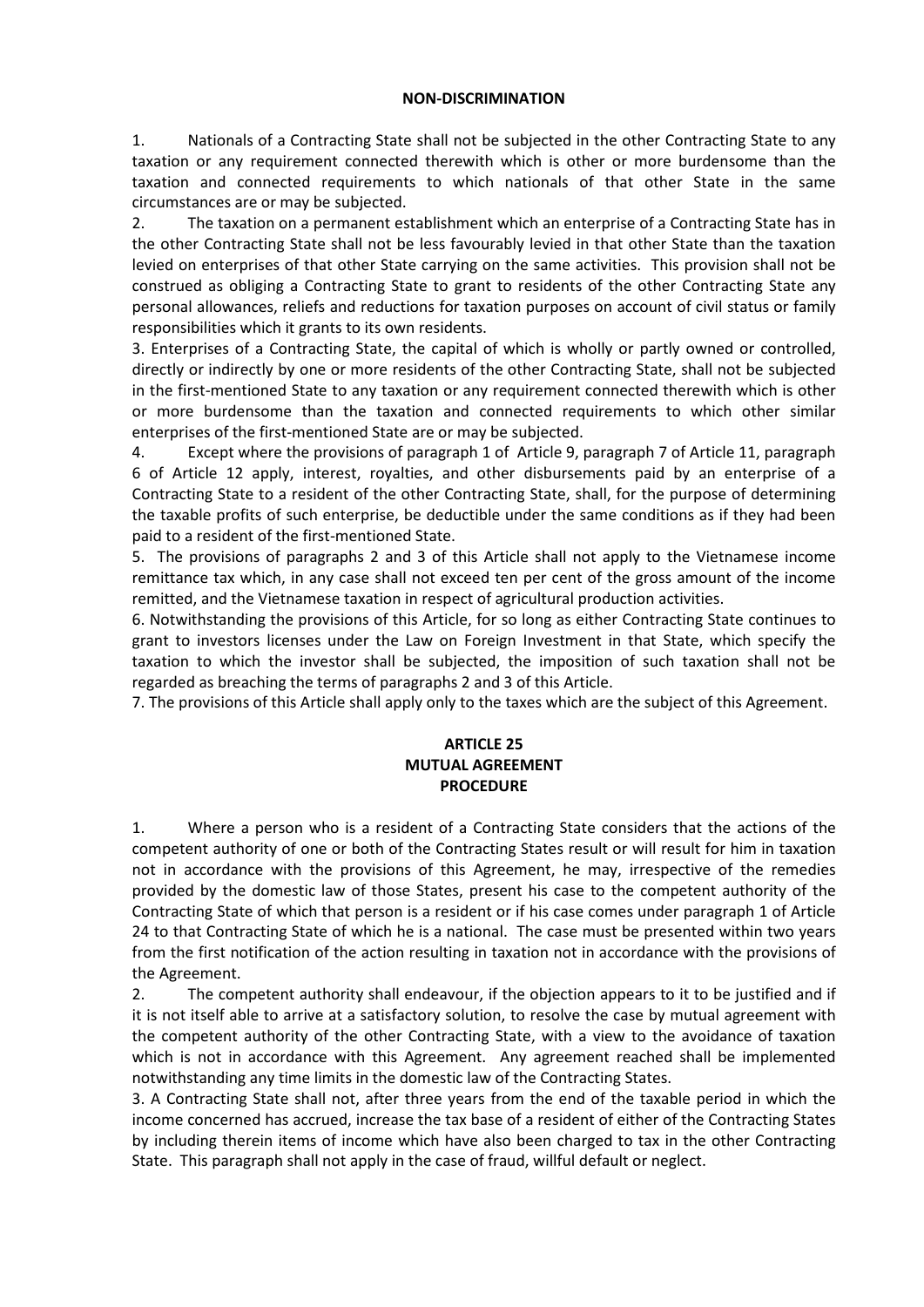4. The competent authorities of the Contracting States shall jointly endeavour to resolve any difficulties or doubts arising as to the application of the Agreement. They may also consult together for the elimination of double taxation in cases not provided for in the Agreement.

5. The competent authorities of the Contracting States may communicate with each other directly for the purpose of reaching an agreement in the sense of the preceding paragraphs. The competent authorities, through consultations, shall develop appropriate bilateral procedures, conditions, methods and techniques for the implementation of the mutual agreement procedure provided for in this Article.

#### **ARTICLE 26 EXCHANGE OF INFORMATION**

1. The competent authorities of the Contracting States shall exchange such information as is necessary for carrying out the provisions of this Agreement or of the domestic laws of the Contracting States concerning taxes covered by the Agreement insofar as the taxation thereunder is not contrary to the Agreement, in particular for the prevention of fraud or evasion of such taxes. Any information received by a Contracting State shall be treated as secret in the same manner as information obtained under the domestic laws of that State and shall be disclosed only to persons or authorities (including courts and administrative bodies) involved in the assessment or collection of, the enforcement or prosecution in respect of, or the determination of appeals in relation to, the taxes covered by the Agreement. Such persons or authorities shall use the information only for such purposes. They may disclose the information in public court proceedings or in judicial decisions. The competent authorities shall, through consultation, develop appropriate conditions, methods and techniques concerning the matters in respect of which such exchanges of information shall be made, including, where appropriate, exchanges of information regarding tax avoidance.

2. In no case shall the provisions of paragraph 1 be construed so as to impose on a Contracting State the obligation:

a. to carry out administrative measures at variance with the laws and administrative practice of that or of the other Contracting State;

b. to supply information which is not obtainable under the laws or in the normal course of the administration of that or of the other Contracting State;

c. to supply information which would disclose any trade, business, industrial, commercial or professional secret or trade process, or information, the disclosure of which would be contrary to public policy.

# **ARTICLE 27 DIPLOMATIC AGENTS AND CONSULAR OFFICERS**

Nothing in this Agreement shall affect the fiscal privileges of diplomatic agents or consular officers under the general rules of international law or under the provisions of special agreements.

#### **ARTICLE 28 MISCELLANEOUS RULES**

1. Nothing in this Agreement shall be construed as preventing a Contracting State from taxing its nationals who may be residing in the other Contracting State, in accordance with its domestic laws. However, the other Contracting State shall not be bound to give credit for the tax paid in the first-mentioned State in pursuance thereto.

2. The competent authorities of the Contracting States, upon their mutual agreement under Article 25, may deny the benefits of this Agreement to any person, or with respect to any transaction, if in